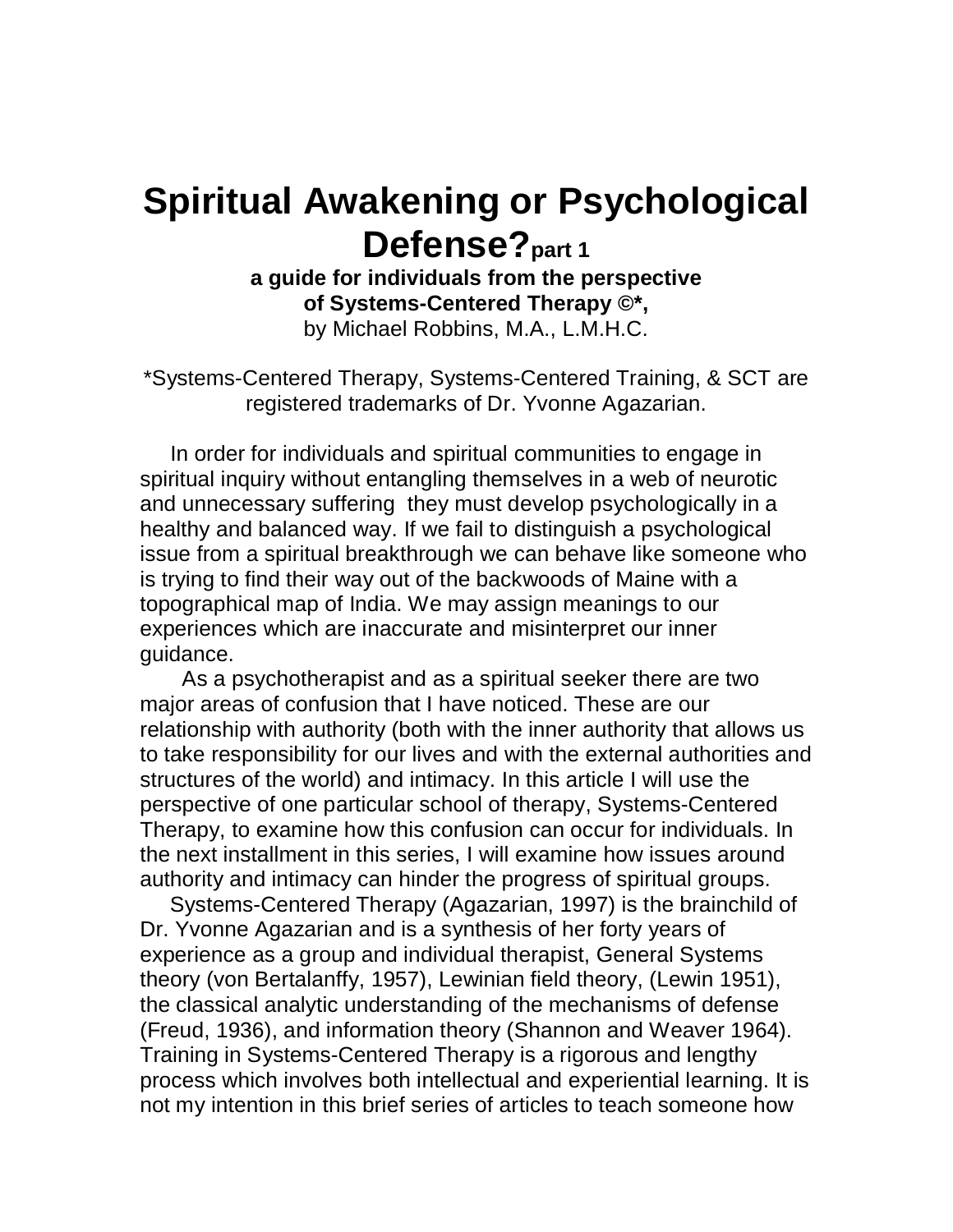to become a Systems-Centered Therapist, only to shed some light from this perspective on some very important issues for people on a spiritual path.

 There are two particular features of SCT (Systems-Centered Therapy) which I think make it extremely applicable to the process of spiritual inquiry. The first is the attention that SCT pays to our relationship with the unknown and the vehicle it provides for a careful and developmental working through of our defenses against the unknown. The second is an understanding of how we are always embedded in a context that is greater then our personal perspective. SCT provides both an experiential process and an intellectual framework which can help us to move from our personal perspective to an experiential and cognitive understanding of the different systemic contexts of our experience. The movement from the personal, to the dyad, to the group, to the environmental and ultimately to the universal is a transformational process of deep concern to people who are involved in spiritual development. The ability to understand group process from a systemic point of view is also particularly relevant for spiritual groups and leaders and will figure prominently in the second article in this series.

 For the purposes of this exploration, I would like to functionally define spiritual work as a transcendent dialogue with the unknown, which immanently touches the specific context of our lives in the here and now. This is a definition of spirituality which encompasses both our vertical relationship with the profound mysteries of life and the horizontal relationship of our engagement with the nitty gritty of daily existence. In contrast, our psychological defenses are those ways that we defend ourselves from the unknown and get stuck in stereotyped, repetitive ways of thinking, feeling , being and behaving which stop us from integrating new experiences and developing into mature, individuated human beings.

 Systems-Centered Therapy is not explicitly a spiritually based psychology. However, it is a psychology which is deeply concerned with creating a container in which people can have a progressively more profound experience of the unknown. Phenomenologically and poetically we might describe the unknown as an open space of possibility in which we are apprehending the creative river of our being in the moment of it coming into our awareness. This experience of presence and total attention in the here and now is always our leading edge and the harbinger of the next steps in our personal and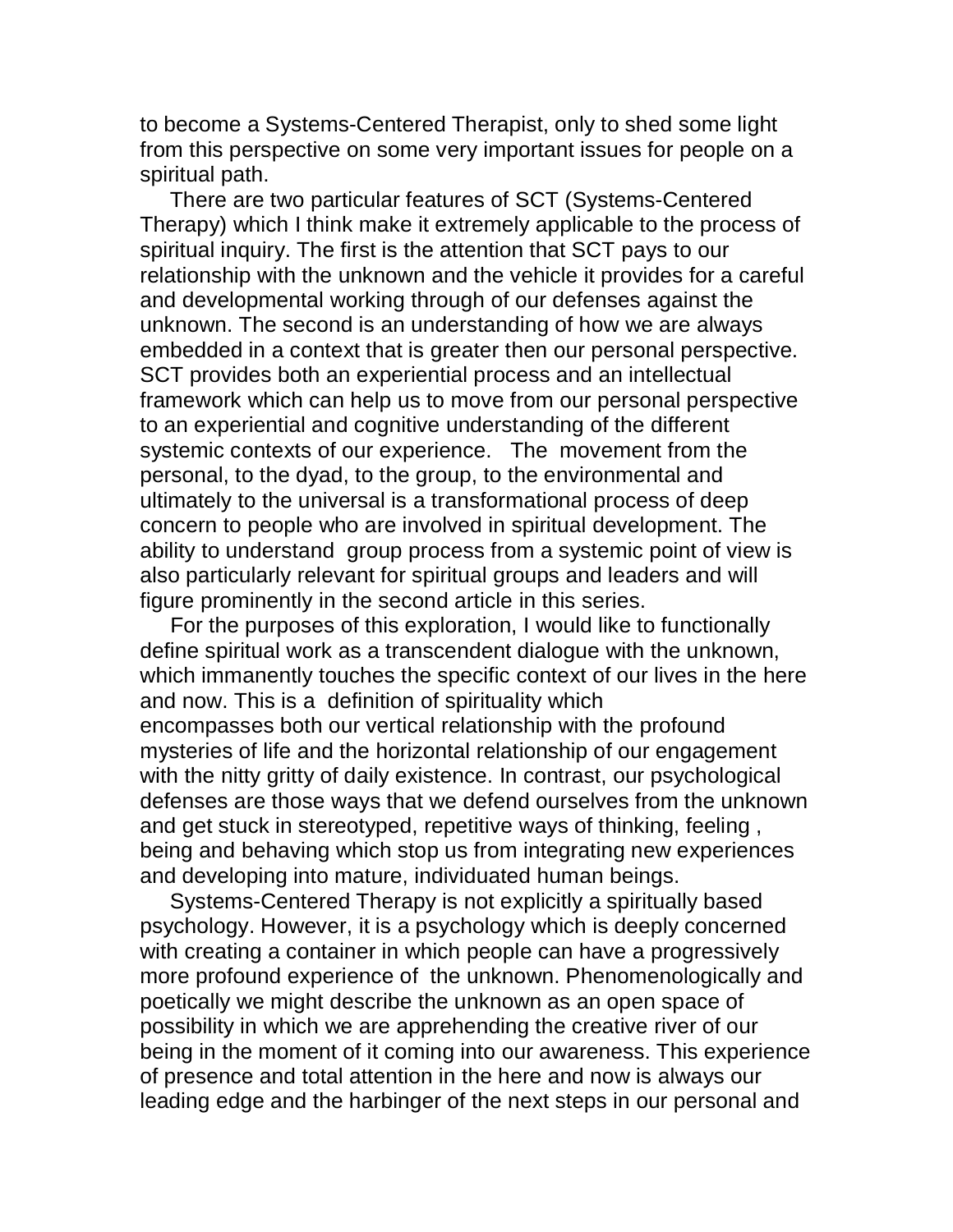collective growth and evolution. If you can accept that this experience lies at the heart of all spiritual awakenings and that all of these awakenings occur in a context of a hierarchy of infinitely expanding systems which are intimately related and interdependent, SCT has some extremely important insights to offer individuals and communities who are on the spiritual path.

### **The Issue of Authority in Spiritual and Psychological Work**

 At some point on the spiritual path, we usually confront an aspect of ourselves which has projected the image of an idealized, omnipotent parent onto our spiritual teachers or onto God. Often we discover that we have made some kind of bargain with our teacher or with God that in exchange for following the rules of our spiritual path we will be protected from the unpredictable suffering and tragedies of life. This expectation can be very deep, insidious and embedded in the unconscious of even sophisticated and psychologically astute seekers.

 An example of this is a dear friend of mine whose son was born with a birth defect. His disappointment and rage with God at the unfairness of his family's misfortune was intense. The pull to collapse into a bitter pool of self-pity and depression was almost irresistible. As he meditated on his feelings he realized that somewhere inside of him he had been making the following bargain - "I will do all of my spiritual practices and contribute to the alleviation of suffering in the world, and in return for this, You (God) will protect me and my family from any serious misfortune or tragedy." As he let go of the belief that he could have magically controlled the unpredictable nature of his son's illness, he was able to open his heart to a much deeper level of compassion and acceptance for the reality of human suffering.

 This particular issue, which is archetypal and as ancient as the Biblical story of Job, is seen from the Systems-Centered Therapy perspective as an authority issue. In this phase of development, we project power and authority onto some force or person outside of ourselves as a defense against experiencing the chaotic, the unpredictable, and the mysterious. As we come to some sense of peace with the reality that life is shot through with unpredictable, difficult experiences, we move from a passive dependent relationship with a protective Deity (or group leader, parent or institution) into an active, co-creative and responsive stance. We take our authority back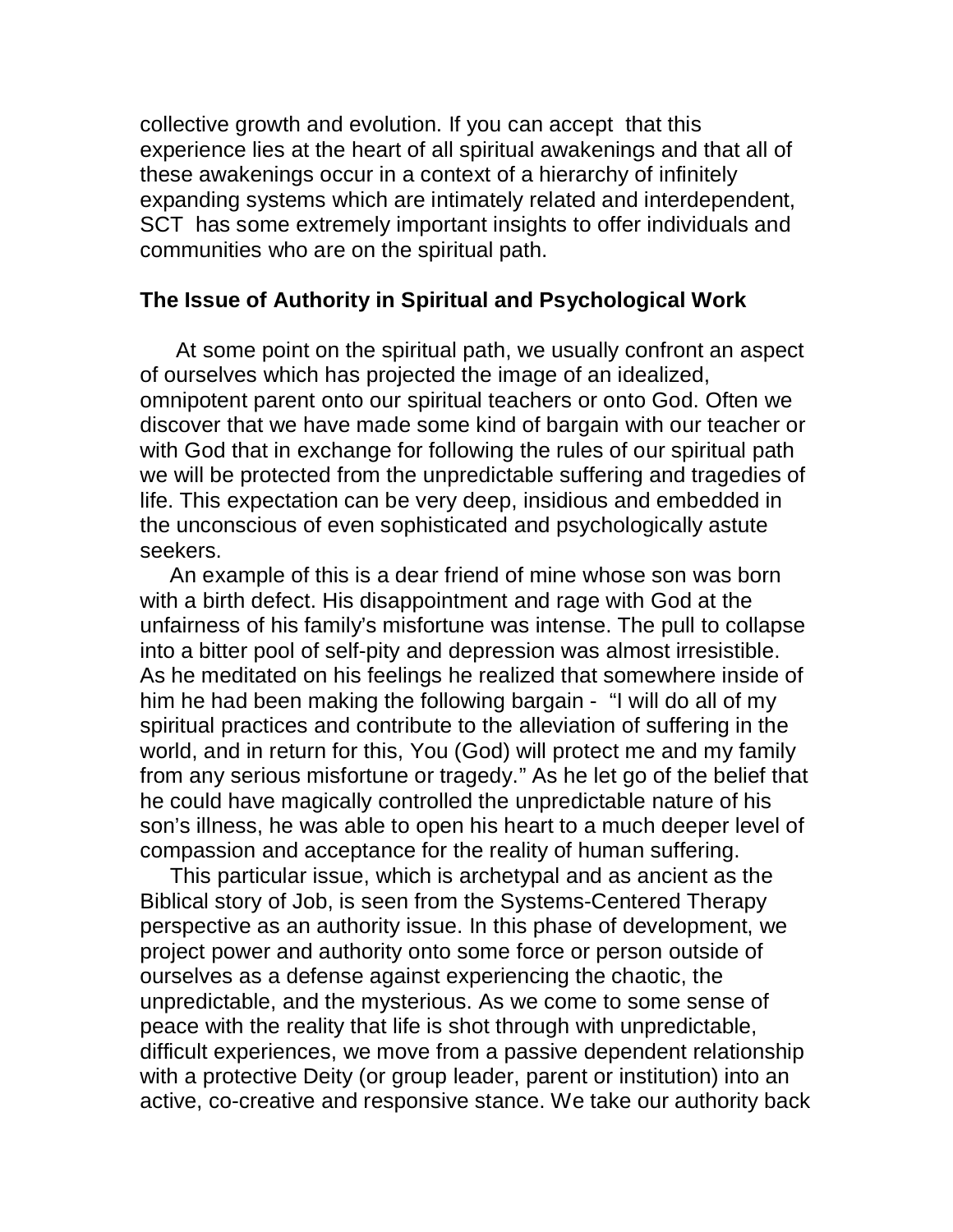into ourselves and struggle to form our own personal creative response to the unpredictable events in our lives.

 A different version of the authority issue is the spiritual seeker who has never completely mastered the mundane realities of daily existence. This person may not be able to adequately earn a living or have consistent problems working within the structure of a school or work environment and turn to spirituality as a way to bypass some of his difficulties. This problem is particularly rampant in our time as many people engaged in spiritual practice are searching for a 'high' rather then a slow process of spiritual inquiry and self reflection. The spiritual dilettante of today has a wider range of powerful spiritual techniques available then ever before in history. Often these techniques are taught with very little ongoing relationship between the teacher and the student. This situation can be both frustrating for the teacher, whose seeds of wisdom may fall on barren ground, and at times dangerous for the student, who may learn a much more powerful technique then they can ground and contain in a healthy way.

 An example of this was a young client of mine who was filled with spiritual ambition. From the moment I met him I was immediately struck by his charm, charisma and creativity. At the time that he started to work with me he was living off of an inheritance from a distant relative. He came to me because I had a reputation for knowing something about the interface of psychology and spirituality and for working with some pretty 'far out' healing techniques. His goal was to grow spiritually as quickly as he possibly could and to this end he had worked with some of the best spiritually oriented therapists and healers in town. At the beginning of our work, I was seduced by his charm, intelligence and obvious joie de vivre. However, as we worked together I began to notice that his life was littered with unfinished creative projects and half baked dreams. Every other week he would tell me about a new project or spiritual adventure. Like a beautiful butterfly he drifted from one artistic or spiritual interest to another. As long as his funds held out there was very little real pressure for him to develop the discipline, focus and concentration that completing his projects or working within the structures of the working world would require. Unfortunately, he used the spiritual philosophies and practices that he was learning to rationalize his bypass of the frustrating, tedious business of mastering the practical realities of life. Over the years that we worked together, he began to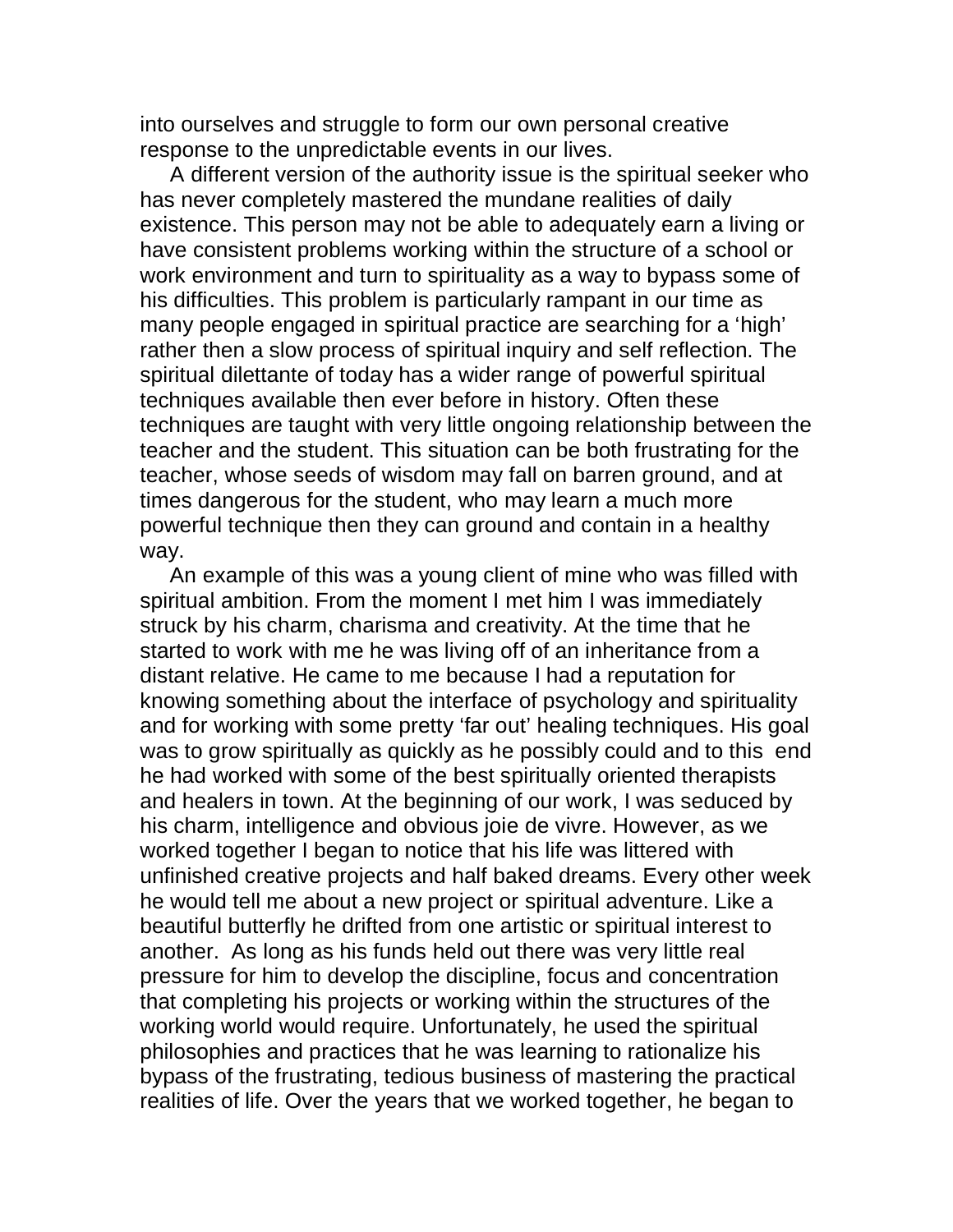realize the cost (both spiritually and financially!) of his inability to focus and discipline himself. Together we defined his true spiritual work as being able to follow through with the 'boring' details of his creative projects. Eventually, he was able to find and hold onto work that he was interested in and stop using spirituality as a way to avoid the real demands of mundane existence. For him, spirituality had become a defiant flight away from the anxiety of mastering his real life problems and learning how to successfully cope with the external authorities of 'this' world.

 From a Systems-Centered Therapy perspective, the heart of the authority issue is our struggle with compliance and defiance. This struggle is both in relationship with the outer authorities and structures of our lives and our sense of internal authority and self responsibility. When we are compliant we make deals and engage our lives from the position of trying to be good to gain the approval or fulfill the expectations of an internal or external image of how we should behave and feel. When we are defiant we refuse to conform to any ones expectations and stubbornly preserve a false sense of autonomy which can lead to all types of acting out and self sabotage. In both positions we lose our connection with our authentic self. Both positions are ultimately concerned with survival. If survival is our first priority it will be impossible to do more then give lip service to an authentic struggle with the issues that genuine intimacy present. Before an individual can truly begin to grapple with the issues of an intimate relationship they must land squarely in the center of themselves and know something about their impulses towards acting out either their compliance or defiance. In spiritual work it is important that seekers recognize the possibility that spiritual practices can be misused in our struggle to work through our relationship with the rigid authoritarian voice inside and outside of ourselves. Once this relationship has been worked through the spiritual seeker will hopefully be able to better discern the difference between the demanding voice of his or her superego, which speaks in shoulds and oughts, and the quiet authoritative voice of inner guidance.

#### **The Issue of Intimacy in Psychological and Spiritual Work**

 In spiritual circles I have often encountered people who are so filled with light and love that they seem to float above the mundane struggles of life and intimacy with an almost ethereal beauty.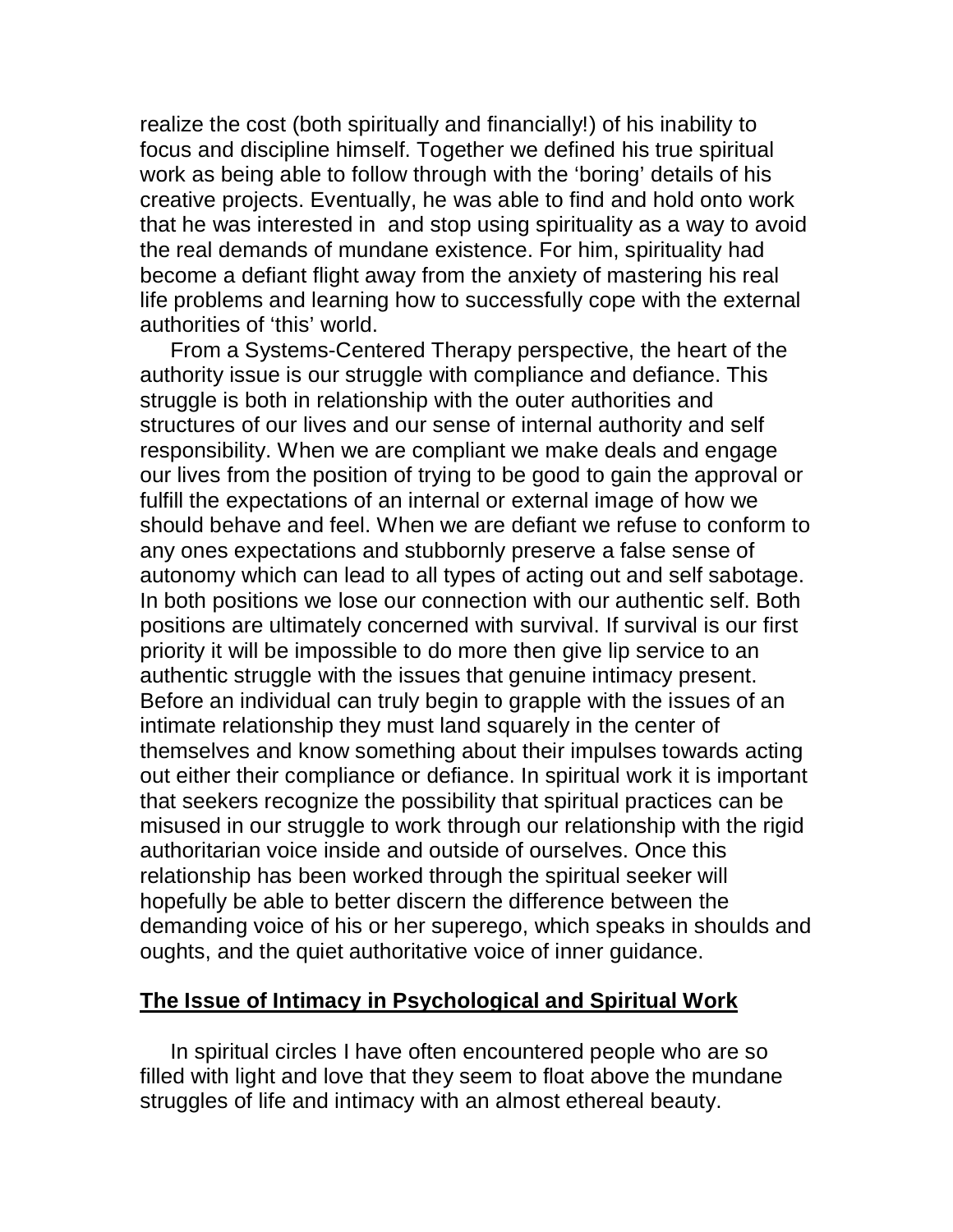Although there is something extremely alluring about these people there usually is also something about them that feels a little unreal. It is almost as if they are walking around in a bubble of saccharine purity which is begging to be burst. If one examines their relationships usually there are problems lurking just below the surface. Inevitably, over time, something in life happens which brings them out of the clouds. Unfortunately, sometimes they land with a painful 'thunk' that can precipitate a real dark night of the soul.

 An example of this was a client of mine who had spent years in a spiritual community with a rather charismatic teacher. Inside the aura of this community she had tremendous feelings of oneness and bliss. During her time in the ashram, she had several romantic relationships which she had left as soon as any conflict arose. Conflict and difference in relationship disturbed her 'high', and as her first priority was to preserve her feelings of oneness and bliss it was always easier to leave then to stay and deal with the reality of difference and her disappointments. Unfortunately, the norm of the particular spiritual community that she was in also supported this flying from one relationship to another. Her strategy worked fairly well within the protected walls of the ashram, but when she left, she fairly quickly became despairing and hopeless. As she investigated her despair, she came to understand that much of her spiritual bliss had been based on siphoning away as much difference as possible in her pristine quest for spiritual purity. She began to notice how she had been very careful to only hang out with those people with whom she felt a very close resonance and how she had maintained herself in a comfort zone of ecstatic 'spiritual' merging. As long as this illusion of 'oneness' - or more precisely the absence of difference - could be maintained, she was in a state of ecstasy. As soon as she began to deal with the disenchanting reality of difference, she also had to stop using spiritual philosophy to justify her flight from the rigors of intimacy.

 The flip side of this dilemma is the seeker who comes to spiritual work as a way to avoid intimate relationships altogether.Spiritual philosophies that advocate detachment as the path to liberation such as Buddhism or even some western monastic traditions are particularly vulnerable to being misused and distorted in this way. It is sad and at times even tragic when someone who has not yet learned how to love with attachment uses a spiritual philosophy of liberation through non-attachment as a way to avoid the messy, wonderful, and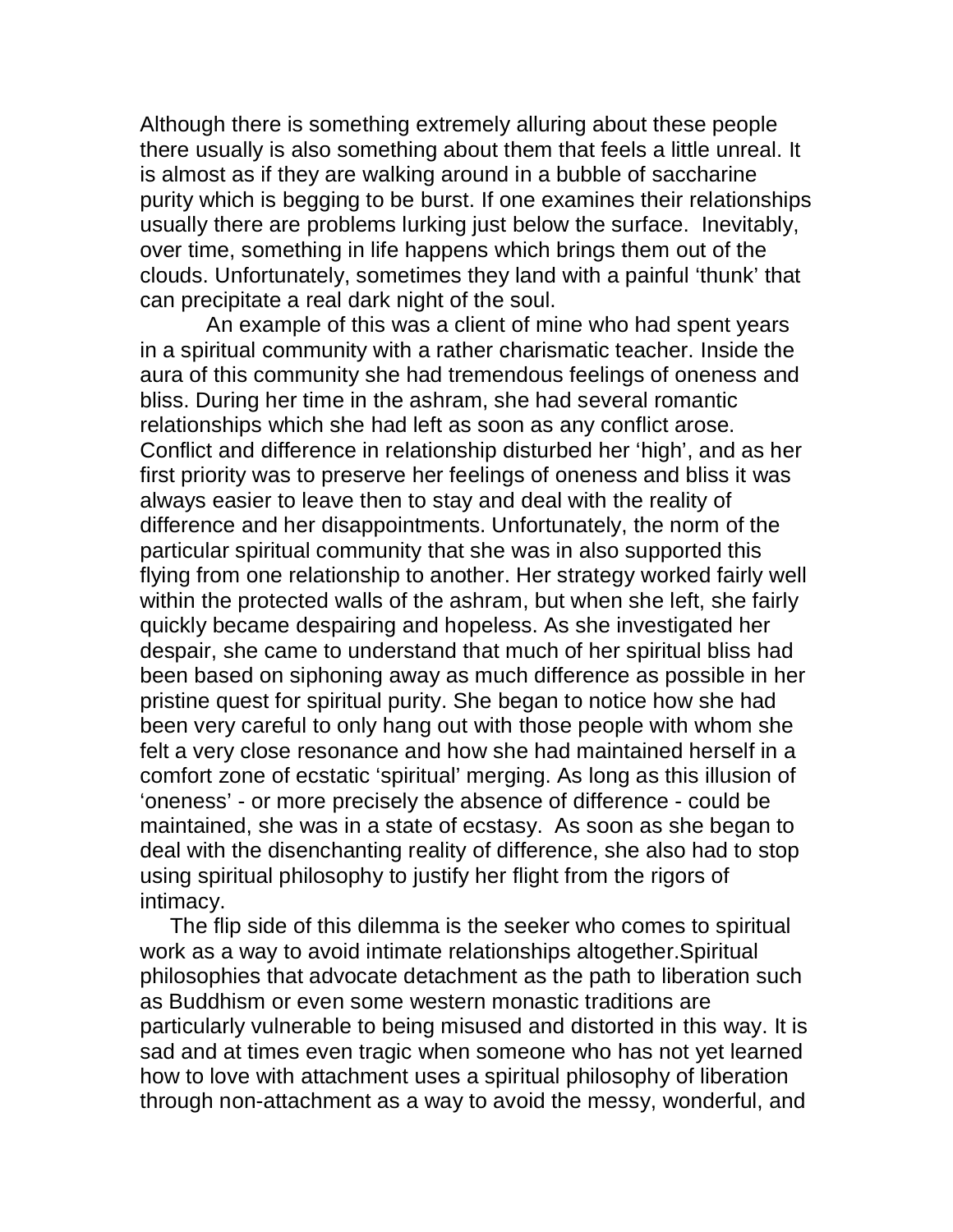sometimes awful business of loving the particular people in their lives. It's fine to talk intellectually about loving humanity and to reach very high states of consciousness in the solitude of a retreat hut, but what about loving a spouse, a child, or your parents?

 An example of this is a client of mine who came to work with me after spending years as a monk. During the course of our work together it became clear to him that much of the spiritual work he had done had been used as a way of managing the tremendous longing that he had for an intimate, loving relationship and his terror that if he opened up this well of longing he would be devastatingly disappointed. To avoid his negative predictions, which were based on very real childhood disappointments, he had developed a philosophy of loving in a general, almost abstract way, and had even done tremendous good deeds for his community in the name of his spiritual ideals. This form of spiritual bypass had created a saint who loved humanity in principle - it was just individual people that he had a hard time with! In this case meditation and spiritual work was blocking his entrance to a more profound knowledge of intimacy and his own heart.

 In both of these cases, an unresolved issue around intimacy was acted out using spiritual philosophy and spiritual practice as a rationale. In both these cases, the psychological decisions these people made were in some ways adaptive and ingenious and in other ways costly and difficult. From a Systems-Centered Therapy perspective, the core of our issue around intimacy is the existential paradox that we are at once essentially together and essentially alone. In exploring our intimate connections with each other it is inevitable that we will touch the impulse to merge and deny the reality of difference in the delicious enchantment of being 'in love' as well as the impulse to distance and isolate ourselves in despair at the reality that we are different and that all of our joinings will ultimately be imperfect. All of us must explore the dance of what happens 'when I get too close and lose myself in you and your agenda, or too far and gain a relationship with myself but lose my connection with you'. In the process of integrating these two polarities we discover that it is possible to attune ourselves to each other with a deep sense of resonance without losing a sense of individuality and autonomy. We learn how to love our partners deeply, while not necessarily being 'in love' with them. We learn how to distinguish the difference between a union of two autonomous individuals with great respect for their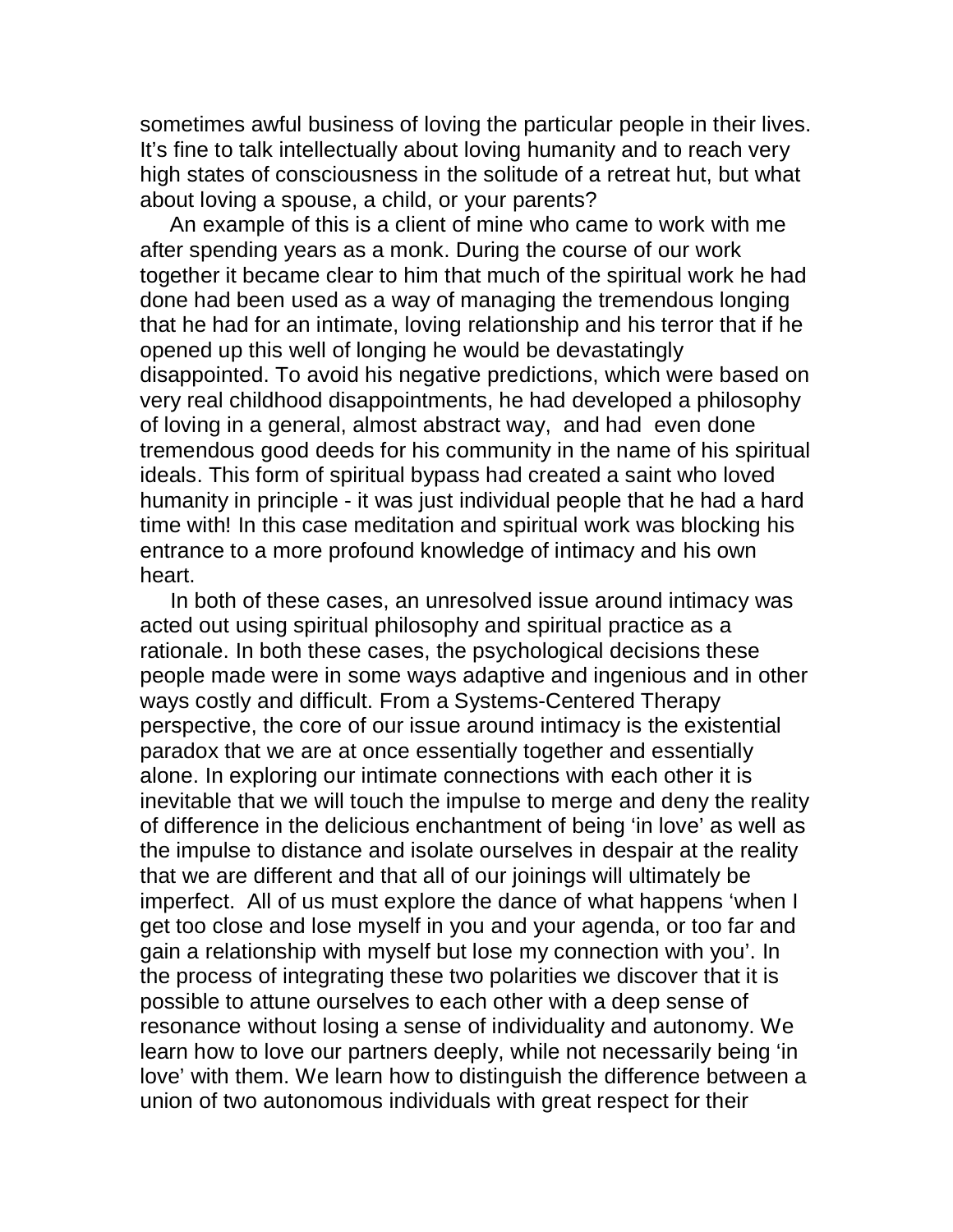differences, and a merging in which two people feel joined at the hip. In terms of our spiritual path it is important that we do not use spirituality to institutionalize or rigidify either the psychological position of the merger or the distancer. When this does occur we only prolong our suffering and inevitably have to backtrack to resolve our difficulties.

## **Love, Work and Play:The Stage of Integration and the Dialogue with Mystery**

 Once someone has contained and integrated their conflicts around authority and intimacy, spiritual work takes on a very different flavor. If a spiritual seeker can stop using spirituality as a container for his psychological 'stuff', spirituality may become a truly profound dialogue with the mysteries of the unknown. This is not to suggest that people at this level will have no more authority or intimacy issues, only that the impulse to act out and avoid their real conflicts with authority and intimacy by misusing spiritual practice (or anything else) has been contained. They have developed some insight into their tendencies toward compliance or defiance as well as the impulse to merge or distance and are not afraid to confront the inner or outer reality of their situation. A person at this stage of development has developed a mature capacity for self knowledge and the ability to hold many paradoxical positions simultaneously. They can be both soft and hard, disciplined and playful, close and individuated.

 An example of someone at this stage of psychological and spiritual development is a client of mine who worked with me on and off for a period of ten years. When she first began to work with me she was in a marriage with a rather abusive and alcoholic man. For the most part, she was living her life in the role of a caretaker and an enabler. As she disidentified with these roles through her therapeutic work and through some fairly disciplined spiritual practice in a variety of settings, her marriage dissolved. She painfully confronted and transformed both her compliant role as a caretaker and her pull towards an unrealistic love addiction that denied the reality of who her partner really was. This part of her work was a real dark night in which she learned how to be ruthless with herself and not act out her compulsions. Rather then act out her uncomfortable feelings she slowly fought with her own stubborn, defiant refusal to take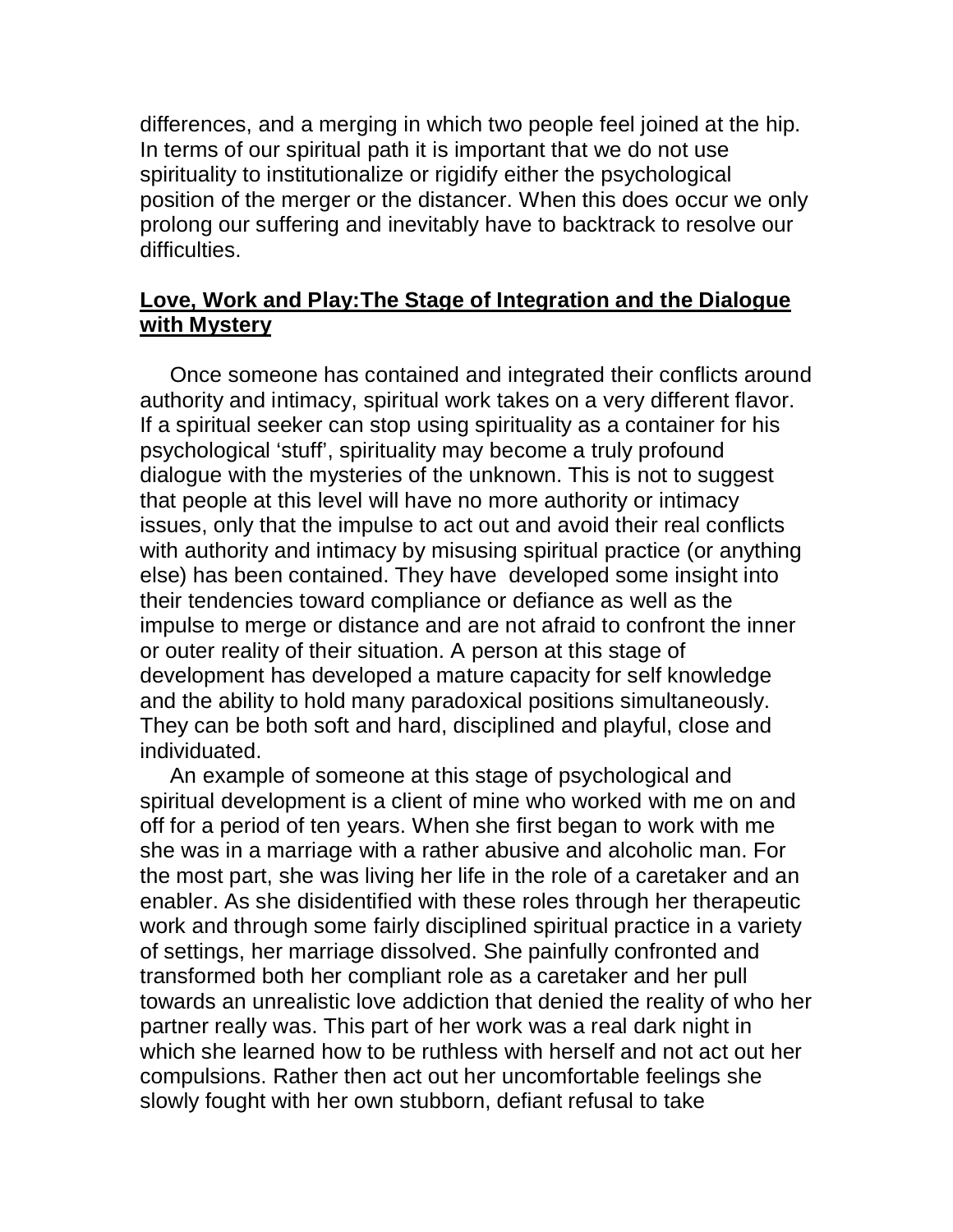responsibility for her own life. Throughout this period her spiritual work was crucial in helping her to learn how to contain and explore her feelings rather than unconsciously continuing to recreate the suffering inherent in her old roles.

 In the last year before she stopped working with me, the quality of her sessions changed quite remarkably. She began to express and feel a deep rootedness in her own authority and center. She became increasingly fluid and free psychologically without being inconsistent or labile. It became significantly easier for her to let go of any psychological position and to struggle with her reality as it was rather than how she would like it to be. She began to hold the many paradoxes of life simultaneously and her body became progressively more alive and filled with the dynamic presence of the life force. She developed a relationship with a man that was firmly rooted in reality, a mutual respect for their differences, and a deep resonance around a set of common values. Her relationships with her spiritual teachers and with me changed as well. Rather than omniscient authorities with some special window on the truth, she began to see her spiritual mentors as peers and companions, elder brothers and sisters engaged in a similiar quest, sharing resources and wisdom with her towards her goal of transformation and spiritual development.

#### **Conclusion**

 The particular conditions of spiritual practice in our time make it imperative that we develop as psychologically mature individuals who are capable of interdependent relationships which cut across religious, cultural, political and economic boundaries. In order for this project to be successful, we must develop a profound degree of self knowledge to protect us from acting out our unconscious defenses against difference and the unfamiliar. Spiritual traditions and teachers that do not help people to develop psychologically run the risk of accentuating the psychological problems in their students and of having spiritual work misused as a way to avoid important life problems. True spiritual work demands that we are constantly open to seeing through the false prophets in our psyches and awakening an authentic sense of conscience about our interconnectedness to the whole of humanity and ultimately to our environment and the entire universe.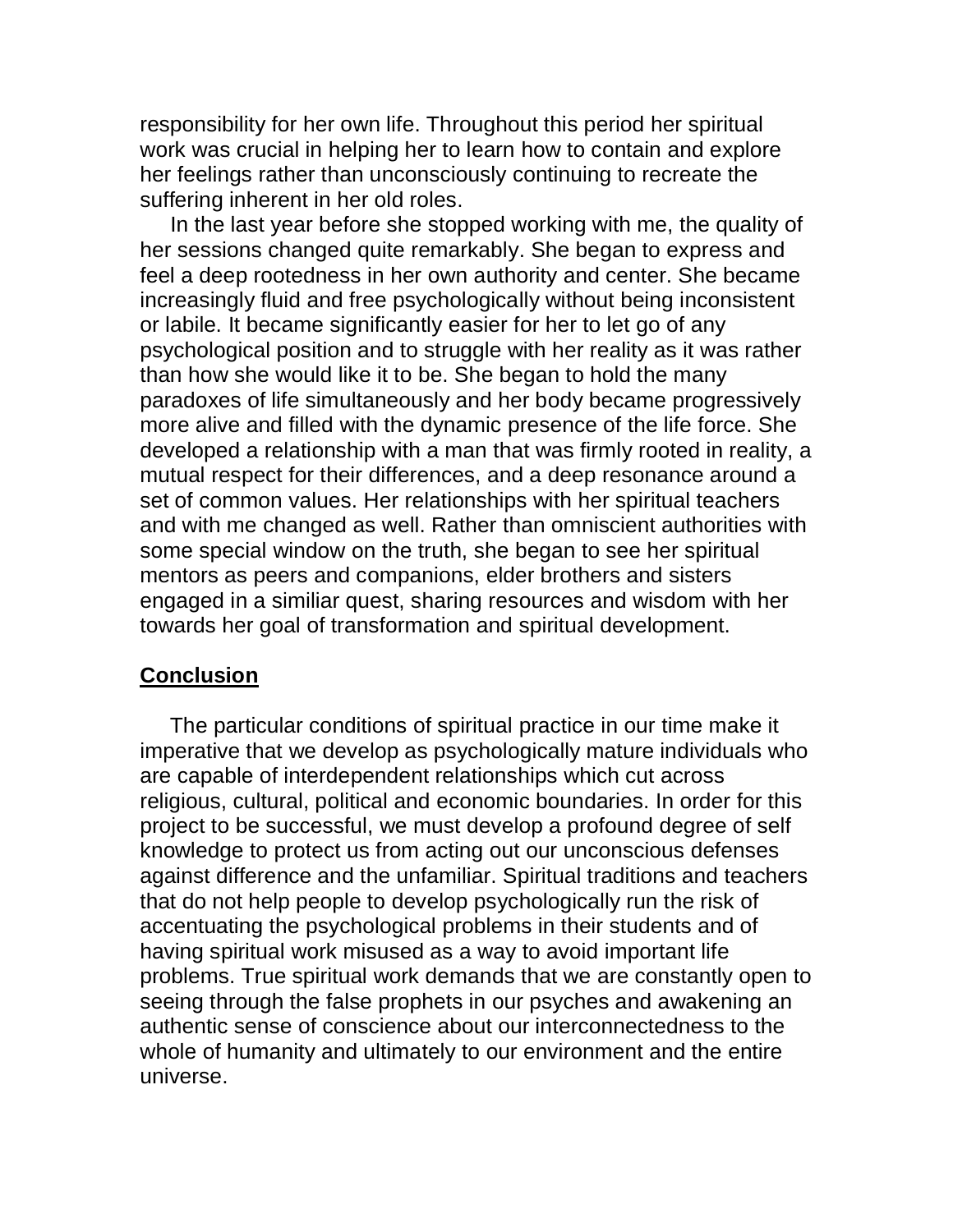In this article I have explored how issues around authority and intimacy can hinder individual spiritual seekers from attaining the psychological maturity necessary to reach their spiritual goals. Spiritual work is a transcendent dialogue with the mysteries of the cosmos, the unknown, which immanently touches the particular moments of our lives. Our psychological defenses protect us from this dialogue by maintaining repetitive, stereotyped ways of thinking, feeling, being and behaving. In order for spiritual seekers to grow in a healthy and balanced way it is important to distinguish between a psychological defense dressed up in holy clothing and an authentic contact with the mysteries of the unknown.

 In the process of spiritual and psychological growth, individual seekers are learning how to shift their awareness from one context to another. The first task is to center inside of ones self and become fully conscious of ones own authority, as well as ones potential to avoid the inherent conflicts of living in ones authority by acting out either compliance or defiance. The second task is to enter into relationship with another human being and to master one's tendency toward either merging or distancing. The third stage is to re'member' oneself as embedded in a universe that is fundamentally mysterious, awesome and filled with power and possibility.

 In the next article in this series I will examine how these same issues are alive and important in the life of spiritual groups and communities.

Concise two sentence tag line : Michael Robbins is a psychotherapist who uses an integration of Systems Centered Therapy, Body/mind therapies, object relations therapy,Taoist Qi Gong practice and art therapy in his clinical practice in Somerville, Massachussetts. If you are interested in his unique perspective on the interface of spiritual and psychological issues either individually or for your spiritual group you may contact him at mrobb@erols.com, or call (617) 623-0024.

#### notes

\_\_\_\_\_\_\_\_\_\_\_\_\_

1.The masculine pronoun is used in this article as a generic not as a gender description.

2. If you are interested in the Systems-Centered approach to therapy you might pick up a copy of Dr. Agazarian's recent book "Systems